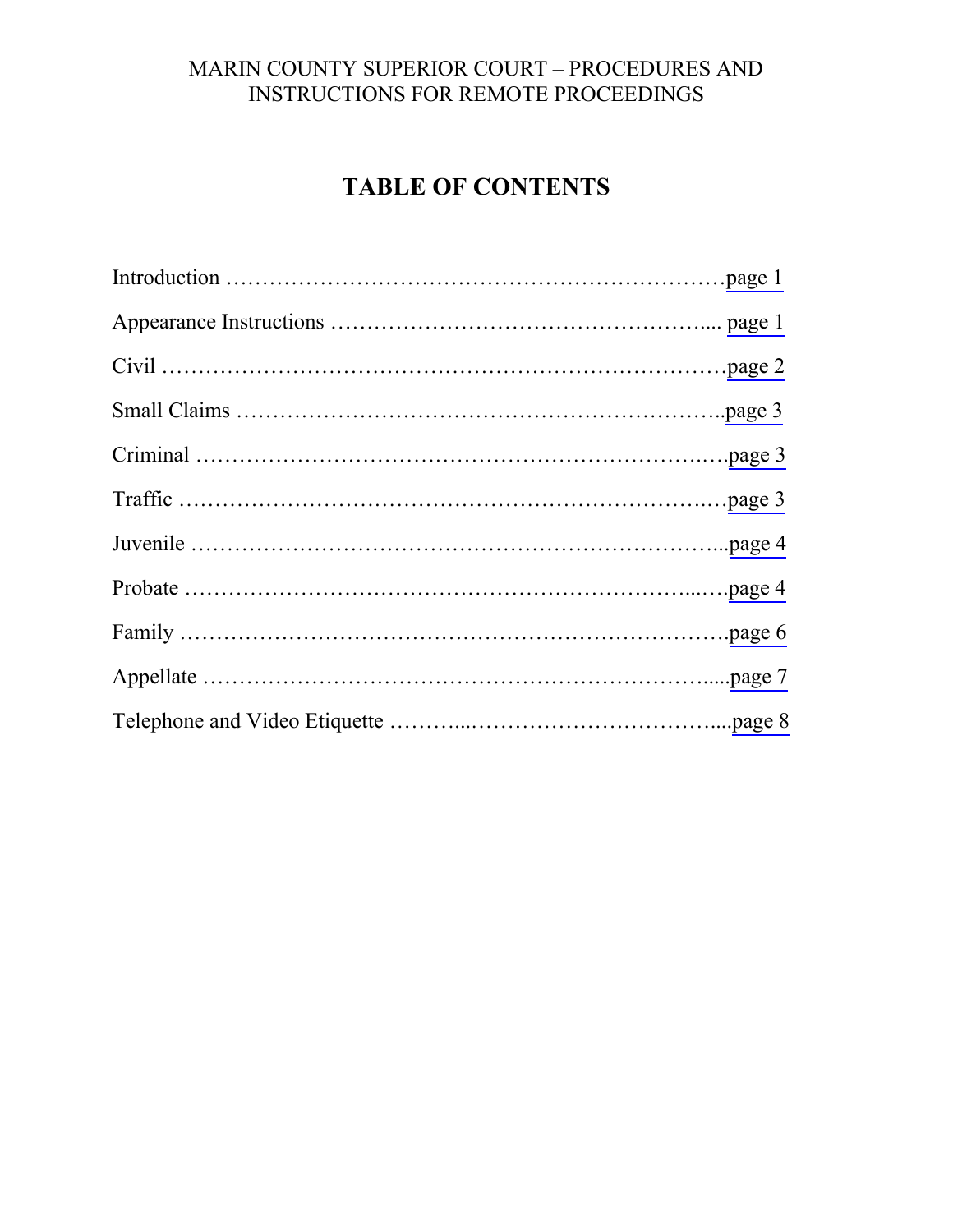# **INTRODUCTION**

<span id="page-1-0"></span>Appearing remotely at hearings is an efficient alternative creating time saving efficiencies for litigants and attorneys. It also enhances public access to court proceedings through technology. The Marin County Superior Court uses Zoom as its remote appearance platform. Zoom can be utilized through a computer, tablet, telephone, cellphone, or other electronic or communications device.

Unless a local rule is adopted, CCP 367.75 and California Rules of Court, rule 3.672 govern the procedures in remote proceedings.

In the panels below, you can find information for each case type and instructions when attending remotely at hearings.

# **APPEARANCE INSTRUCTIONS**

#### **Instructions for Connecting to Zoom for Remote Appearances**

- 1. Refer to the table below for a complete list of Department/Courtroom Zoom link on the court's home page at [www.marincourt.org](http://www.marincourt.org/)
- 2. At least 15 minutes prior to your hearing start time, dial [1\(833\)568-8864 \(toll free\)](tel:+1-833-568-8864)  [\(phone\)](tel:+1-833-568-8864) OR [1\(669\)254-5252 \(phone\).](tel:+1-669-254-5252)
- 3. Enter the appropriate Zoom Meeting Number, when prompted (including "#").
- 4. Enter "#" as your Participant ID, when prompted.
- 5. Once connected, mute your device upon entry to the hearing.

#### **Important**

- Call at least 15 minutes prior to your hearing start time.
- California Rules of Court, [Rule 1.150 \(external site\)](https://www.courts.ca.gov/cms/rules/index.cfm?title=one&linkid=rule1_150) prohibits any recording of court proceedings without a court order.
- Court Reporters are available for remote hearings. Here is a link to the [form](http://www.marincourt.org/data/localforms/REP004-REQUESTFORCOURTREPORTERSERVICESn1-22n.pdf)
- The court encourages parties to review the Telephone and Video Etiquette for Court hearings found on page 8 of this document.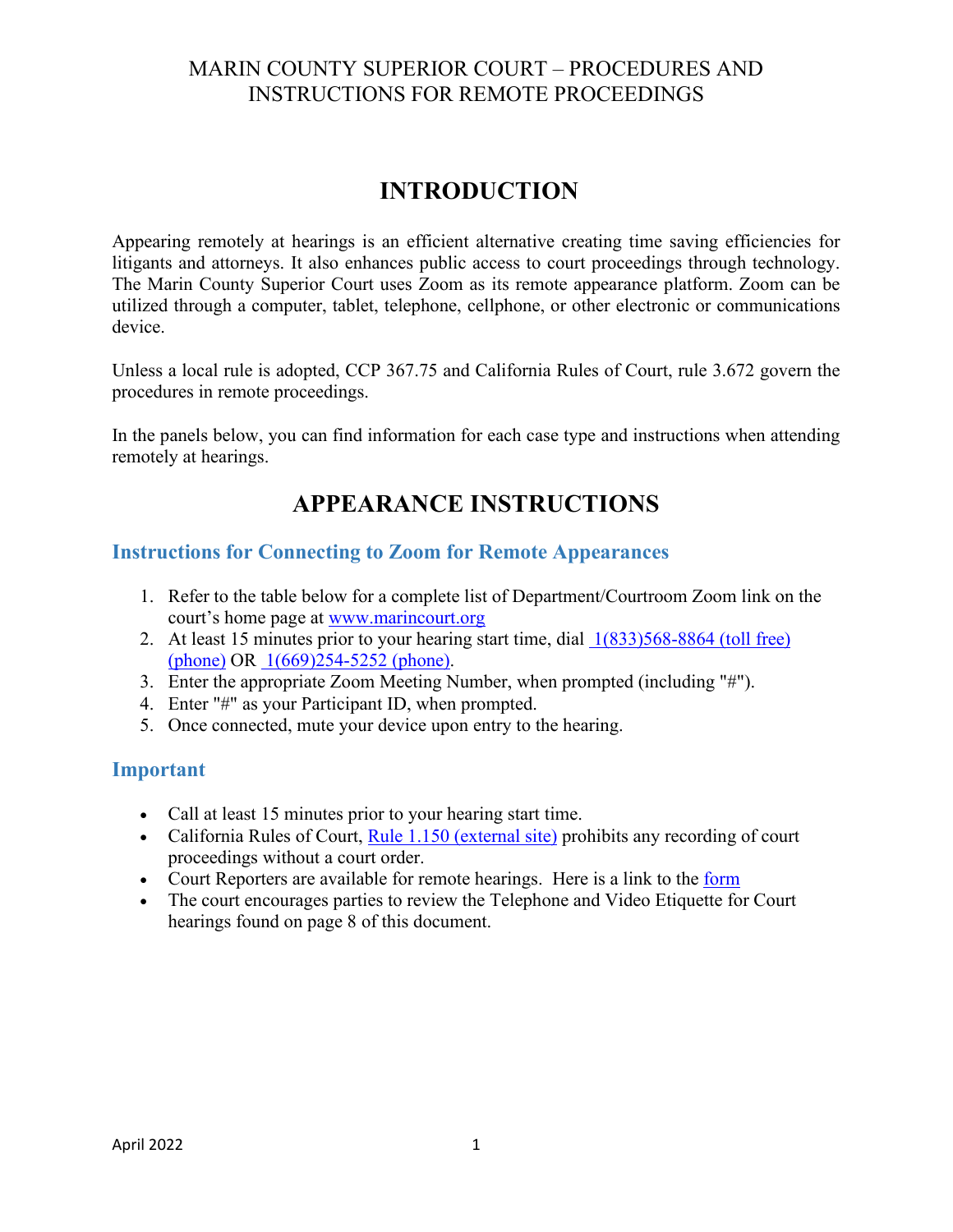# **CIVIL**

<span id="page-2-0"></span>The court strongly encourages parties and counsel to appear remotely for non-evidentiary hearings in the Civil Division. Under Cal. Rules of Court, rule, 3.672, the court has adopted Emergency Local Rule 22.02 for non-evidentiary hearings (hearings with no oral testimony) such as hearings on motions, case management proceedings, and hearings in response to orders to show cause other than those for contempt.

#### **Remote Appearances at Non-Evidentiary Hearings in Civil Law Cases**

Persons intending to appear remotely shall notify all opposing parties of their intention to appear remotely before the hearing.

- o Notice may be given before each hearing; alternately, a party may give notice that they intend to appear remotely at all non-evidentiary hearings for the duration of the case.
- o Notice to the opposing party may be given informally, including by telephone, email, or text message.
- o The parties may stipulate either orally or in writing to waive notice of any other parties' remote appearance.
- o No advance notice to the court of the intent to appear remotely is required prior to the date of the hearing.

If for any reason the court determines that an in-person appearance is required, the court hearing will order the parties to appear in person.

#### **Appearances in Evidentiary Hearings or Trials**

Evidentiary hearings and trials require in-person appearances unless remote appearances are permitted as follows:

In cases in which the parties receive notice of an evidentiary hearing at least 15 court days in advance of the hearing, a party requesting to appear remotely shall give notice by service on all other parties by filing and serving [Form RA-010 \(Notice of Remote Appearance\)](https://www.courts.ca.gov/documents/ra010.pdf) at least 10 court days before the hearing. Any party opposing remote appearances at an evidentiary hearing or trial [must do so in writing by filing and serving Form RA-015 \(Opposition to Remote Proceeding at](https://www.courts.ca.gov/documents/ra015.pdf)  Evidentiary Hearing or Trial) no less than five court days prior to the hearing. In matters in which an objection is filed, the court shall attempt to resolve the issue of remote appearances at a trial setting or issue conference in advance of the evidentiary hearing.

In cases in which the parties receive notice of an evidentiary hearing less than 15 court days before the hearing, including restraining order hearings, a party requesting to appear remotely shall give [notice by service on all other parties by filing and serving Form RA-010 \(Notice of](https://www.courts.ca.gov/documents/ra010.pdf) Remote Appearance) at least five court days in advance of the hearing. Any party opposing remote appearances at an evidentiary hearing or trial must do so in writing by filing and serving [Form RA-015 \(Opposition to Remote Proceeding at Evidentiary Hearing or Trial\)](https://www.courts.ca.gov/documents/ra015.pdf) by at least noon the court day before the proceeding.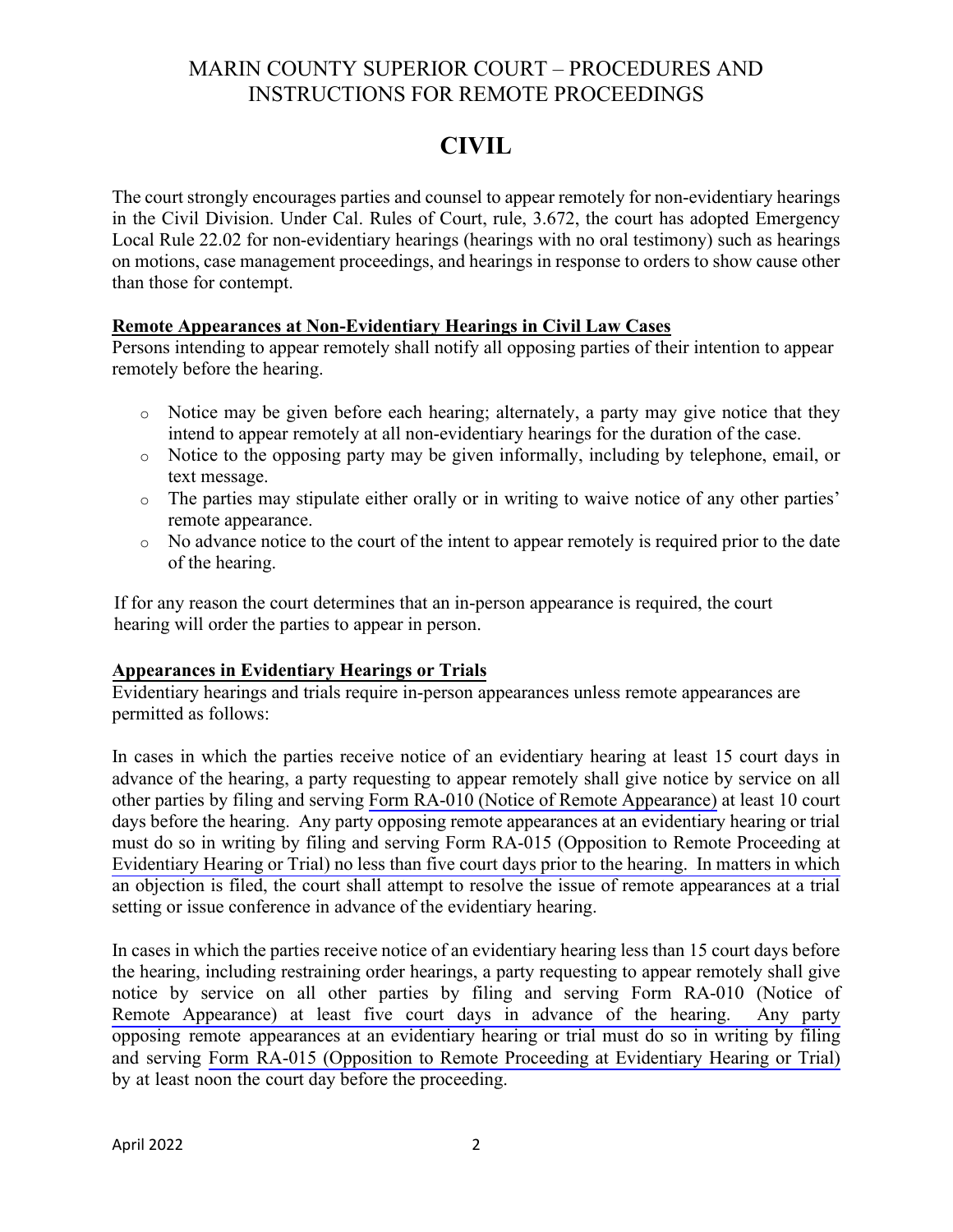<span id="page-3-0"></span>The court may notice parties that a scheduled proceeding will be conducted remotely. If the court intends to conduct an evidentiary hearing or trial remotely, the court will provide verbal notice in court, or provide written notice at least 10 court days before the hearing or trial date, unless the hearing or trial is in less than 10 court days' notice, in which case at least two court days' notice of remote proceedings is required.

These procedures shall not diminish the lawful authority of an individual judicial officer's right to control the order in the courtroom (Code Civ. Proc. §128.)

## **SMALL CLAIMS**

All Small Claims Proceedings shall be held remotely. By appearing remotely, a party will be deemed to have agreed to appear remotely. Any party opposing remote appearances or testimony may appear in court in person and state their objection at the proceeding. If an objection is stated, the court will then determine if an in-person appearance by any other party or witness is necessary.

## **CRIMINAL**

Criminal hearings are generally in-person proceedings and not subject to CCP section 367.75 or California Rule of Court, rule 3.672. Currently, remote appearances in criminal are governed under Emergency Rule 3 of Appendix I of the California Rules of Court. Emergency Rule 3 is scheduled to sunset on June 30, 2022.

## **TRAFFIC**

All Traffic Proceedings shall be held remotely. By appearing remotely, a party will be deemed to have agreed to appear remotely. Any party opposing remote appearances or testimony may appear in court in person and state their objection at the proceeding. If an objection is stated, the court will then determine if an in-person appearance by any other party or witness is necessary.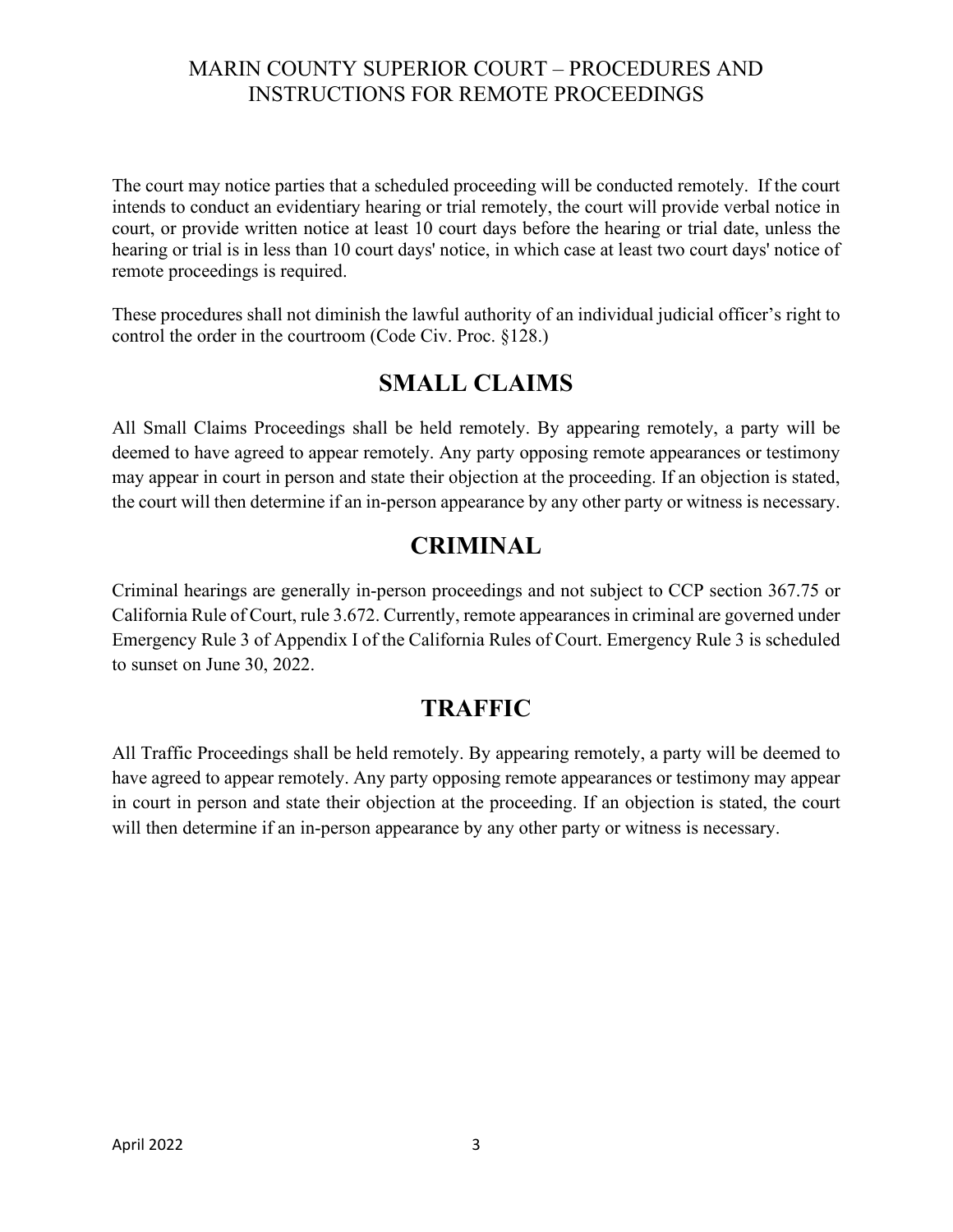# **JUVENILE**

#### <span id="page-4-0"></span>**Remote Appearances at Non-Evidentiary Hearings in Juvenile Cases**

Persons intending to appear remotely shall notify all opposing parties of their intention to appear remotely before the hearing.

- o Notice may be given before each hearing; alternately, a party may give notice that they intend to appear remotely at all non-evidentiary hearings for the duration of the case.
- o Notice to the opposing party may be given informally, including by telephone, email, or text message.
- o The parties may stipulate either orally or in writing to waive notice of any other parties' remote appearance.
- $\circ$  No advance notice to the court of the intent to appear remotely is required prior to the date of the hearing.

If for any reason the court determines that an in-person appearance is required, the court will order the parties to appear in person.

#### **Appearances in Evidentiary Hearings or Trials**

Juvenile Justice (Delinquency) and Juvenile Dependency evidentiary hearings, including detention hearings, are generally in-person proceedings. If a remote appearance is requested, the rules in California Rules of Court, rule 3.672(i) and CCP 367.75 apply.

## **PROBATE**

The court strongly encourages parties and counsel to appear remotely for non-evidentiary hearings in the Probate Division. Under Cal. Rules of Court, rule, 3.672, the court has adopted Emergency Local Rule 22.02 for non-evidentiary hearings (hearings with no oral testimony) such as hearings on motions, case management proceedings, and hearings in response to orders to show cause other than those for contempt.

#### **Remote Appearances at Non-Evidentiary Hearings in Probate Cases**

Persons intending to appear remotely shall notify all opposing parties of their intention to appear remotely before the hearing.

- o Notice may be given before each hearing; alternately, a party may give notice that they intend to appear remotely at all non-evidentiary hearings for the duration of the case.
- o Notice to the opposing party may be given informally, including by telephone, email, or text message.
- o The parties may stipulate either orally or in writing to waive notice of any other parties' remote appearance.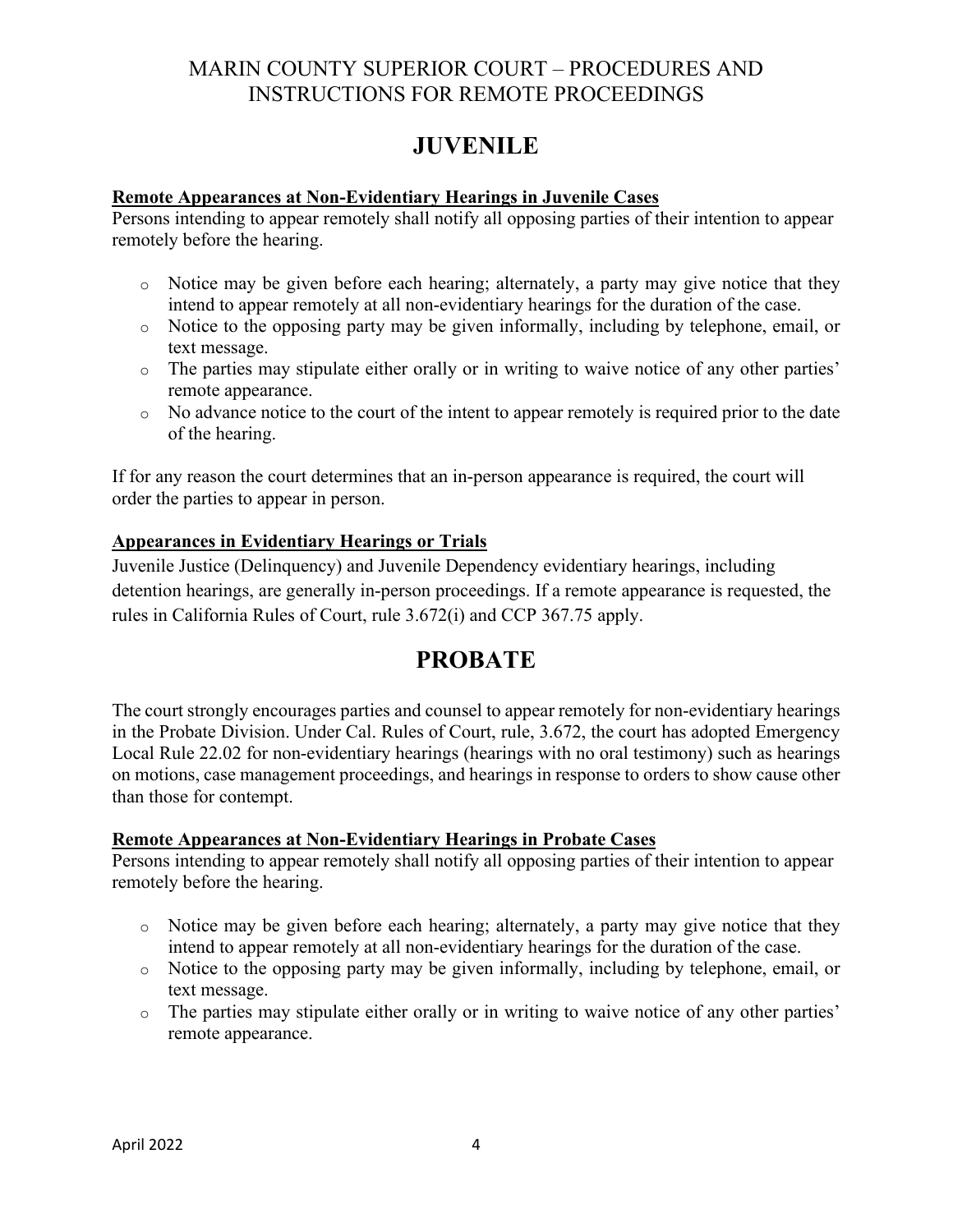o No advance notice to the court of the intent to appear remotely is required prior to the date of the hearing.

If for any reason the court determines that an in-person appearance is required, the court will order the parties to appear in person.

#### **Appearances in Evidentiary Hearings or Trials**

Evidentiary hearings and trials require in-person appearances unless remote appearances are permitted as follows:

In cases in which the parties receive notice of an evidentiary hearing at least 15 court days in advance of the hearing, a party requesting to appear remotely shall give notice by service on all other parties by filing and serving [Form RA-010 \(Notice of Remote Appearance\)](https://www.courts.ca.gov/documents/ra010.pdf) at least 10 court days before the hearing. Any party opposing remote appearances at an evidentiary hearing or trial must do so in writing by filing and serving Form RA-015 (Opposition to Remote Proceeding at [Evidentiary Hearing or Trial\) no less than five court days prior to the hearing. In matters in which](https://www.courts.ca.gov/documents/ra015.pdf)  an objection is filed, the court shall attempt to resolve the issue of remote appearances at a trial setting or issue conference in advance of the evidentiary hearing.

In cases in which the parties receive notice of an evidentiary hearing less than 15 court days before the hearing, including restraining order hearings, a party requesting to appear remotely shall give [notice by service on all other parties by filing and serving Form RA-010 \(Notice of](https://www.courts.ca.gov/documents/ra010.pdf) Remote Appearance) at least five court days in advance of the hearing. Any party opposing remote appearances at an evidentiary hearing or trial must do so in writing by filing and serving [Form RA-015 \(Opposition to Remote Proceeding at Evidentiary Hearing or Trial\)](https://www.courts.ca.gov/documents/ra015.pdf) by at least noon the court day before the proceeding.

The court may notice parties that a scheduled proceeding will be conducted remotely. If the court intends to conduct an evidentiary hearing or trial remotely, the court will provide verbal notice in court, or provide written notice at least 10 court days before the hearing or trial date, unless the hearing or trial is in less than 10 court days' notice, in which case at least two court days' notice of remote proceedings is required.

These procedures shall not diminish the lawful authority of an individual judicial officer's right to control the order in the courtroom (Code Civ. Proc. §128.)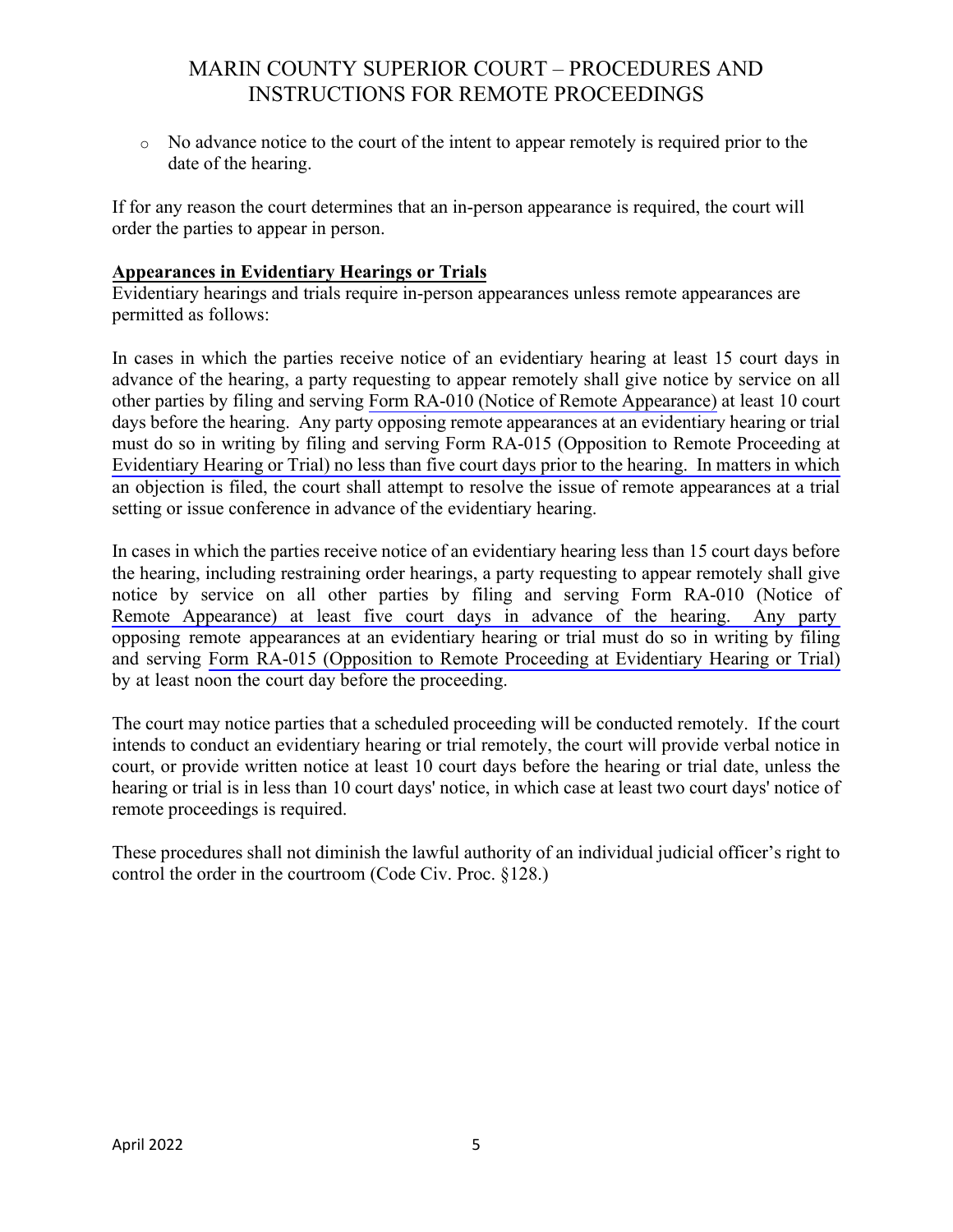# **FAMILY**

#### <span id="page-6-0"></span>**Appearing Remotely for a Non-Evidentiary Hearing**

Under Cal. Rules of Court, rule, 3.672, the court has adopted Emergency Local Rule 22.03 for non-evidentiary hearings in family law cases (hearings with no oral testimony) such as hearings on motions, request for orders, ex parte applications, case management proceedings, and hearings in response to orders to show cause other than those for contempt.

#### **Remote Appearances at Non-Evidentiary Hearings in Family Law Cases**

Persons intending to appear remotely shall notify all opposing parties of their intention to appear remotely before the hearing.

- o Notice may be given before each hearing; alternately, a party may give notice that they intend to appear remotely at all non-evidentiary hearings for the duration of the case.
- o Notice to the opposing party may be given informally, including by telephone, email, or text message.
- o The parties may stipulate either orally or in writing to waive notice of any other parties' remote appearance.
- $\circ$  No advance notice to the court of the intent to appear remotely is required prior to the date of the hearing.

If for any reason the court determines that an in-person appearance is required, the court order the parties to appear in person.

#### **Appearances in Evidentiary Hearings or Trials**

Evidentiary hearings and trials require in-person appearances unless remote appearances are permitted as follows:

In cases in which the parties receive notice of an evidentiary hearing at least 15 court days in advance of the hearing, a party requesting to appear remotely shall give notice by service on all other parties by filing and serving [Form RA-010 \(Notice of Remote Appearance\)](https://www.courts.ca.gov/documents/ra010.pdf) at least 10 court days before the hearing. Any party opposing remote appearances at an evidentiary hearing or trial [must do so in writing by filing and serving Form RA-015 \(Opposition to Remote Proceeding at](https://www.courts.ca.gov/documents/ra015.pdf)  Evidentiary Hearing or Trial) no less than five court days prior to the hearing. In matters in which an objection is filed, the court shall attempt to resolve the issue of remote appearances at a trial setting or issue conference in advance of the evidentiary hearing.

In cases in which the parties receive notice of an evidentiary hearing less than 15 court days before the hearing, including restraining order hearings, a party requesting to appear remotely shall give [notice by service on all other parties by filing and serving Form RA-010 \(Notice of](https://www.courts.ca.gov/documents/ra010.pdf) Remote Appearance) at least five court days in advance of the hearing. Any party opposing remote appearances at an evidentiary hearing or trial must do so in writing by filing and serving [Form RA-015 \(Opposition to Remote Proceeding at Evidentiary Hearing or Trial\)](https://www.courts.ca.gov/documents/ra015.pdf) by at least noon the court day before the proceeding,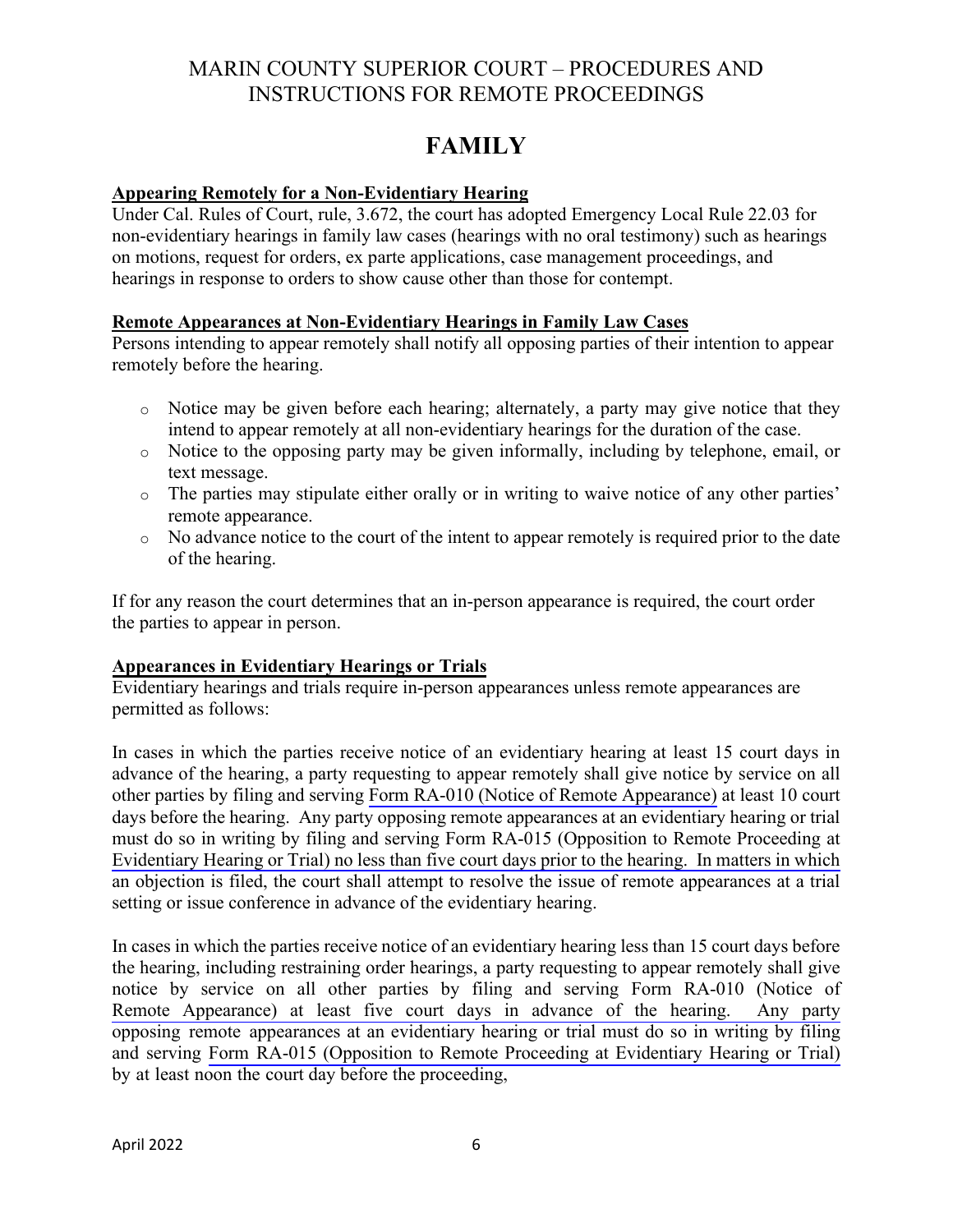<span id="page-7-0"></span>A party or a witness may appear remotely at the hearing on a petition for a domestic violence restraining order without providing notice to the parties or the court.

The court may notice parties that a scheduled proceeding will be conducted remotely. If the court intends to conduct an evidentiary hearing or trial remotely, the court will provide verbal notice in court, or provide written notice at least 10 court days before the hearing or trial date, unless the hearing or trial is in less than 10 court days' notice, in which case at least two court days' notice of remote proceedings is required.

These procedures shall not diminish the lawful authority of an individual judicial officer's right to control the order in the courtroom (Code Civ. Proc. §128.)

#### **APPELLATE**

All Appellate Division Proceedings shall be held remotely. By appearing remotely, a party will be deemed to have agreed to appear remotely. Any party opposing remote appearances may appear in court in person and state their objection at the proceeding. If an objection is stated, the court will then determine if an in-person appearance by any other party is necessary.